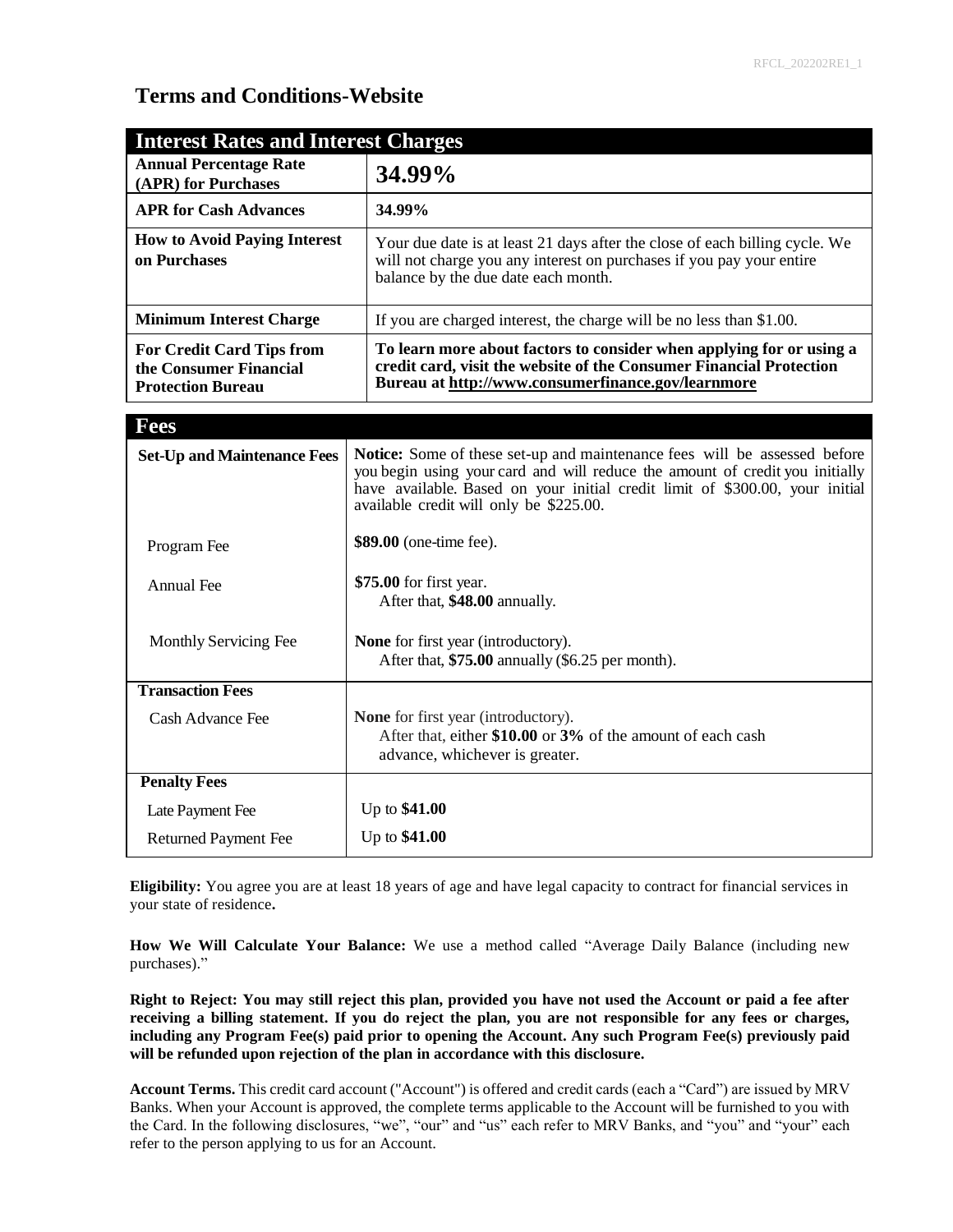#### **AdditionalInformation Regarding Program Fee**

We require a one-time up front Program Fee of \$89.00 to be paid in full before your Account is opened. If approved and this fee is not paid within 60 days, your application will be withdrawn. Once you are approved for an Account and we have received and processed your payment of the Program Fee, your Account will be opened and you may activate and begin using your Card. Refer to the Section entitled "Refund Disclosure" for additional information.

#### **Additional Information Regarding Interest Charges and Other Fees**

Your Account is subject to the following Interest Charges and Fees, each of which will be charged to your Account as a Purchase:

#### **Interest Charges:**

**Paying Interest Charges.** You agree to pay us Interest Charges on your Account as described herein. Interest Charges are calculated using the **Average Daily Balance Method (Including New Purchases)** as described below.

**How to Avoid Paying Interest Charges on New Purchases (Grace Period).** If you paid the New Balance on your prior monthly billing statement by the due date shown on that billing statement (the "Payment Due Date"), we will not impose any Interest Charges on new Purchases, or any portion of a new Purchase, paid by the applicable Payment Due Date (which will be at least 21 days from the billing cycle closing date). New Purchases are Purchases that first appear on your current billing statement.

**Paying Interest Charges on Cash Advances.** Cash Advances are subject to Interest Charges from the date the transaction is posted to your Account. Unlike Purchases, this means there is no time in which you can pay the balance of Cash Advances in order to completely avoid Interest Charges on Cash Advances.

**How We Calculate Interest Charges on Purchases –** We use the **Average Daily Balance Method (Including New Purchases)** to calculate the Interest Charges on Purchases for each billing cycle. We figure the Interest Charges on the Purchase balance by multiplying the **Average Daily Balance** for Purchases by the **Daily Periodic Rate** that applies to that balance. The **Daily Periodic Rate** for Purchases is calculated as set forth below. To get the **Average Daily Balance**  we take the beginning balance of Purchases each day (which may include unpaid interest), add any new Purchases (including Fees and other charges), add any interest accrued on the previous day's balance (this results in daily compounding of interest), and subtract any payments or credits applicable to Purchases as of their posting dates. This gives us the **Daily Balance**. Then, we add up all the **Daily Balances** for the billing cycle and divide the total by the number of days in the billing cycle. This gives us the **Average Daily Balance** for Purchases**.** If a **Daily Balance** is negative, we treat it as zero.

**How We Calculate Interest Charges on Cash Advances –** We use the **Average Daily Balance Method (Including New Cash Advances)** to calculate Interest Charges on Cash Advances for each billing cycle. We figure the Interest Charges on your Cash Advance balance by multiplying the **Average Daily Balance** for Cash Advances by the **Daily Periodic Rate**. The **Daily Periodic Rate** for Cash Advances is calculated as set forth below. To get the **Average Daily Balance** we take the beginning balance of Cash Advances each day (which may include unpaid interest), add any new Cash Advances, add any interest accrued on the previous day's balance (this results in daily compounding of interest), and subtract any payments or credits applicable to Cash Advances as of their posting dates. This gives us the **Daily Balance**. Then, we add up all the **Daily Balances** for the billing cycle and divide the total by the number of days in the billing cycle. This gives us the **Average Daily Balance**. If a **Daily Balance** is negative, we treat it as zero.

**Daily Periodic Rate and Corresponding ANNUAL PERCENTAGE RATE (APR).** To calculate Interest Charges, we multiply the **Average Daily Balance** by the **Daily Periodic Rate**. The **Daily Periodic Rate** is calculated by dividing the **ANNUAL PERCENTAGE RATE (APR)** for Purchases and Cash Advances by 365. The **Daily Periodic Rate** for Purchases and Cash Advances is 0.09585%, which is equivalent to a corresponding **ANNUAL PERCENTAGE RATE (APR)** of 34.99%. **Subject to any grace period, the Fees assessed to your Account will be treated as Purchases and will be subject to the APR applicable to Purchases.**

**Minimum Interest Charge.** In any month in which an Interest Charge is due, if that Interest Charge is less than \$1.00, we may charge you a minimum Interest Charge of \$1.00. Notwithstanding the foregoing, during the first 12 months your Account is open, any Interest Charges assessed on your Account will be equal to the actual accrued interest. **Fees:**

**Annual Fee.** Your Account will be assessed an Annual Fee of \$75.00 when your Account is opened and \$48.00 every twelve months thereafter whether or not you use your Account. The Annual Fee is non-refundable except as provided in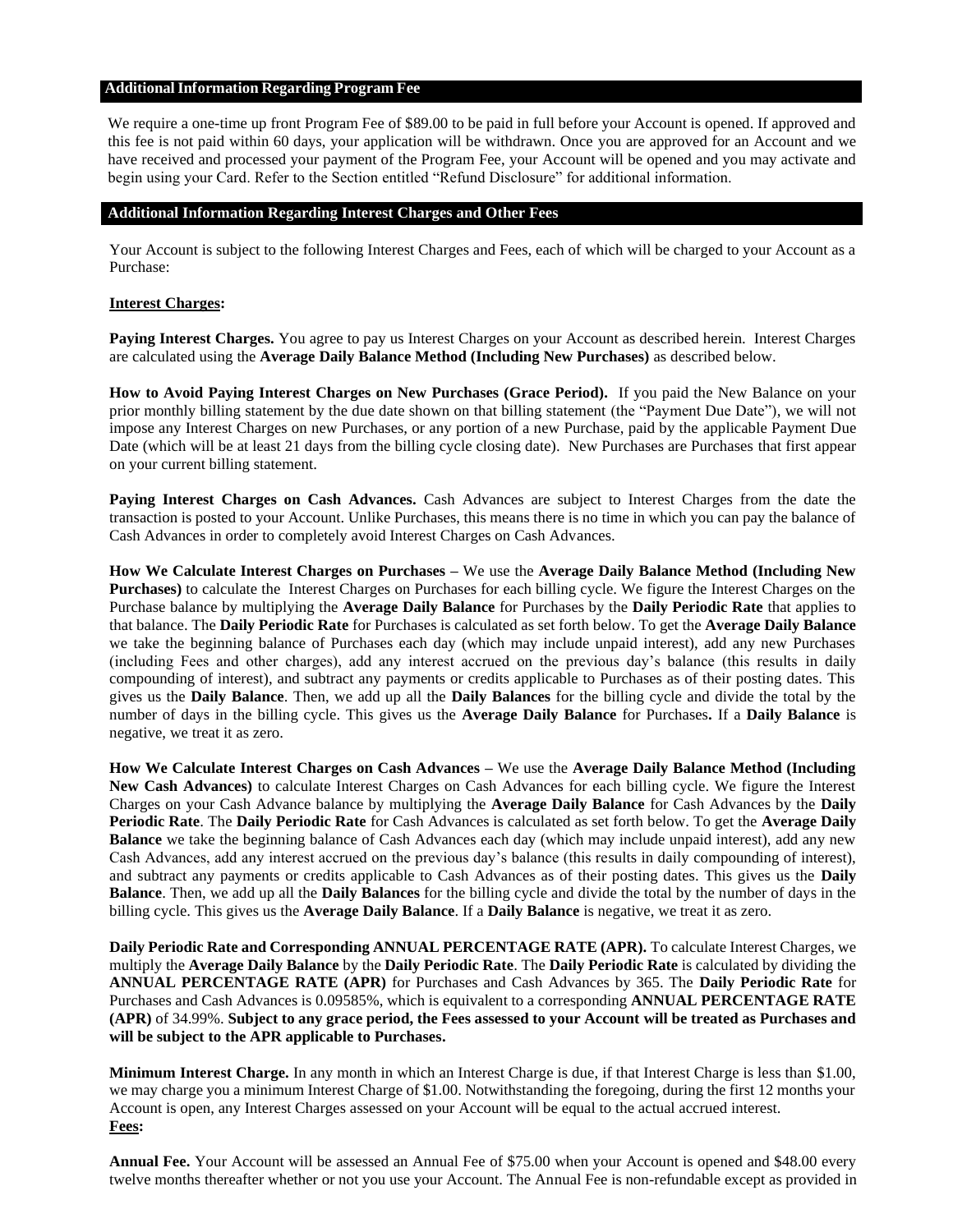the Section below entitled "Refund Disclosure." Your payment of the Annual Fee does not affect our right to close your Account. The Annual Fee will not be billed to your Account after your Account is closed.

**Monthly Servicing Fee.** Your Account will not be charged a Monthly Servicing Fee for the first year (introductory) following Account opening. Each month after the first introductory year, your Account will be charged a Monthly Servicing Fee of \$6.25 per month (\$75.00 annually). This fee will be billed until your Account is closed and your outstanding balance is \$20.00 or less.

**Cash Advance Fee.** In addition to the periodic Interest Charge we assess on Cash Advances, each time you obtain a Cash Advance, we will impose a transaction fee of \$10.00 or 3% of the amount of each Cash Advance, whichever is greater. Notwithstanding the foregoing, your Account will not be charged any Cash Advance fees for the first year (introductory) following Account opening.

**Late Payment Fee.** If we do not receive payment from you in at least the amount of your Total Minimum Payment Due by the Payment Due Date, you will be charged a Late Payment Fee. The fee will be the lesser of (a) \$30.00 if you did not incur a Late Payment Fee during any of the prior six billing periods; otherwise \$41.00, or (b) your past due Total Minimum Payment Due amount.

**Returned Payment Fee.** If any check or other item tendered in payment of the amount due on your Account is returned unpaid for any reason, you will be charged a Returned Payment Fee. The fee will be the lesser of (a) \$30.00 if you did not incur a Returned Payment Fee during any of the prior six billing periods; otherwise \$41.00, or (b) your past due Total Minimum Payment Due amount.

**Additional Card Fee.** If you authorize us to issue an additional Card for an Authorized User, an Additional Card Fee of \$29.00 will be imposed annually for each additional Card. This fee will be assessed at the time you request each Additional Card and annually thereafter following each anniversary date of your Account opening, whether or not the additional Card is used. This will reduce your initial available credit by the amount of the fee(s). The Additional Card Fee is non-refundable except as provided in the Section below entitled "Refund Disclosure." The Additional Card Fee will be pro-rated the first year an additional Card is issued based on when the additional Card is issued relative to the date (or anniversary date) of your Account opening.

**Premium Plastic Card Design Fee.** If you choose to select a Premium Plastic Card Design, you authorize us to bill a one-time Premium Plastic Card Design Fee to your Account. The cost of the selected card design will be disclosed to you at the time you select it, however, will never exceed \$10.00. The Premium Plastic Card Design Fee is refundable if you notify us of your request to cancel the Premium Card Design within thirty (30) days or one billing cycle (whichever is less) after the fee appears on your monthly billing statement.

**Credit Limit Increase Fee.** After your Account has been open for at least one year, a fee of 20% of the amount of any increase in your credit limit may be charged to your Account as a Credit Limit Increase Fee. For example: if your credit limit is increased by \$100, a \$20.00 Credit Limit Increase Fee will be assessed to your Account, which will result in a \$20.00 charge to your Account and additional available credit on your Account of \$80.00. This fee is automatically assessed upon your acceptance of each credit limit increase.

**Express Delivery Fee.** We impose a \$35.00 fee for the express delivery of your Card.

**Copying Fee.** If you request duplicates of any monthly billing statement or other document, a copying charge of \$3.00 may be assessed to your Account for each copy we provide, unless the request is made in connection with a bona fide billing error dispute.

# **Other Important Terms and Limitations**

**Changes To Rates, Fees And Terms.** We may change the terms of your Account, including the APRs at any time in accordance with the cardholder agreement that will be sent with your Card.

**Permitted Uses.** You may use your Card and your Account to make Purchases wherever your Card is accepted, provided your Account is in good standing and you have available credit. Each time you use your Card, either for a Purchase or a Cash Advance, you are requesting us to make a loan to you for the amount of the Purchase or the Cash Advance. Each Purchase and Cash Advance obtained will reduce the available credit under your Account until it is repaid in accordance with the terms of this Agreement.

**Prohibited Uses.** You may not use your Card outside the United States, or to make a charge in a foreign currency. The Card may not be used for any illegal transactions, on-line gambling transactions or at an automated fuel pump. If you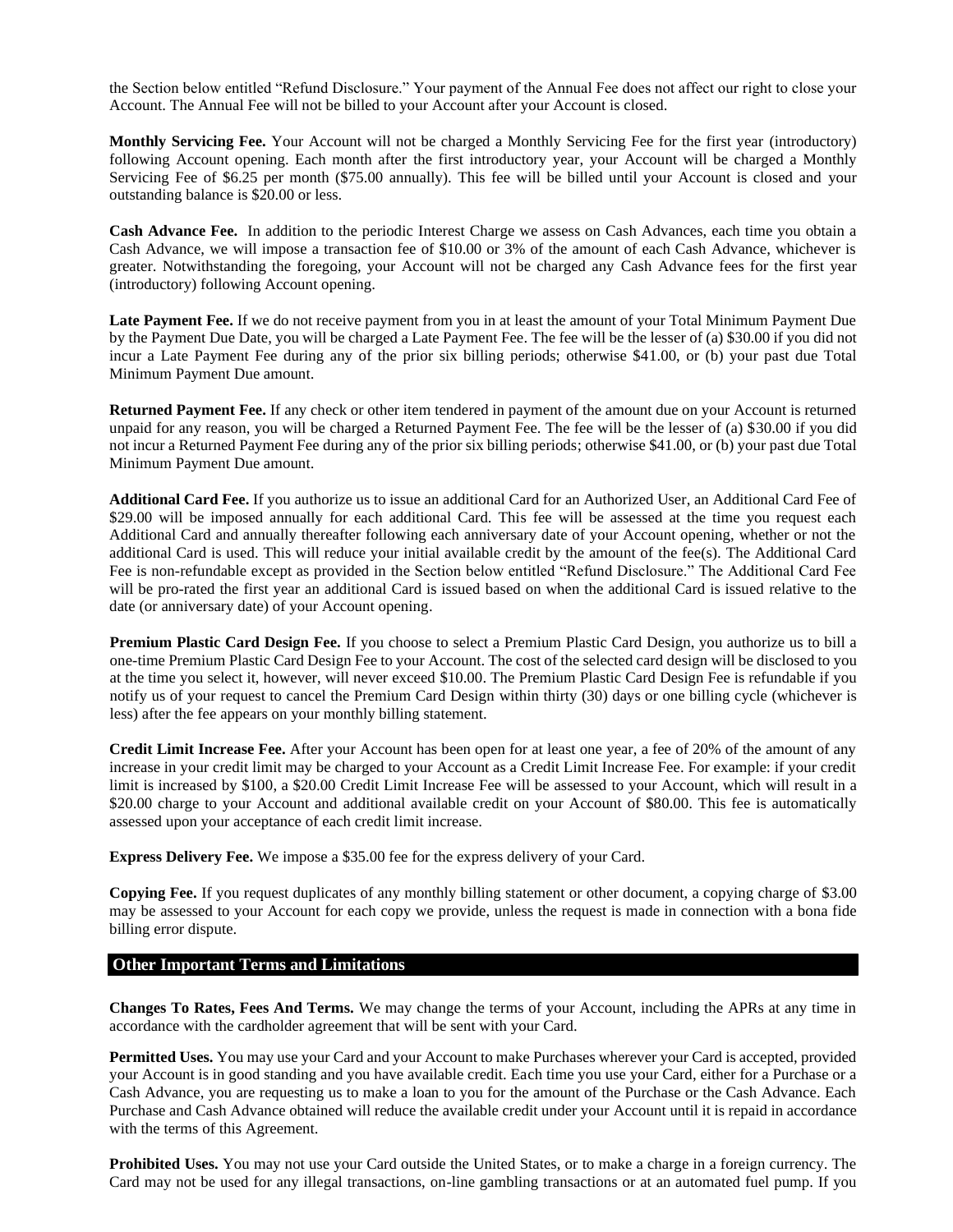use, or allow someone else to use your Card or Account for any prohibited purpose, you will be responsible for such use and may be required to reimburse us for all amounts or expenses we pay as a result of such use.

**Available Credit And Cash Advance Limitations.** If you are approved and once your Account is opened, your credit limit will be \$300.00 and your initial available credit will be \$225.00 (\$196.00 if you choose to have an additional Card). You may use your Card to obtain Cash Advances if (i) your Account has been open for at least the later of ninety (90) days or three completed billing cycles, (ii) your Account is not past due, and (iii) you have available credit for Cash Advances. However, the total of your unpaid Cash Advances may not exceed one-half of your credit limit. Cash Advance amounts may also be subject to limits imposed by other banks and ATM operators.

**Credit Limit Increases.** Through notification from us or upon your request, your Account may be reviewed for a credit limit increase after being open for at least twelve (12) billing cycles. If you accept a credit limit increase offer from us, a Credit Limit Increase Fee will be assessed to your Account. Please refer to the Fee disclosures above for more information about the Credit Limit Increase Fee. We reserve the right to decline your request for a credit limit increase in our sole discretion.

**Authorization.** You certify that all the information given in your application is true and correct and is given in order to obtain credit. You authorize us to obtain and verify any information concerning any statements or representations made by you in connection with your application. You agree to furnish us with all requested information. You authorize us to charge Fees to your Account, as applicable.

**Refund Disclosure.** We will refund your Program Fee and initial Fees (those Fees that are billed at the time of Account opening, including the Annual Fee and Additional Card Fee (if applicable)) if (1) you have not used your Card for a Purchase or Cash Advance; and (2) you have not made a payment on your Account after receiving a monthly billing statement. We will refund any partial payment of the Program Fee if you do not open your Account. If you elect to close your Account and notify us of your election in writing within thirty (30) days or one billing cycle (whichever is less) after an Annual Fee appears on your monthly billing statement, the Annual Fee will be credited to your Account and your Account will be closed. If you elect to cancel an additional Card and notify us of your election in writing within thirty (30) days or one billing cycle (whichever is less) after an Additional Card Fee appears on your monthly billing statement, the Additional Card Fee will be credited to your Account. Except as described in this paragraph, Fees are generally nonrefundable.

**Arbitration Notice.** If you are issued a Card, your cardholder agreement will contain a binding arbitration provision. In the event of any dispute between you and us relating to your Account, the dispute will be resolved by binding arbitration pursuant to the rules of the American Arbitration Association or an arbitration organization mutually agreed upon by the parties. Both you and we agree to waive the right to go to court or to have the dispute heard by a jury (except in regard to any collection activities or actions in connection with your Account). You and we will be waiving any right to a jury trial and you also would not have the right to participate as part of a class of claimants relating to any dispute with us. Other rights available to you in court may also be unavailable in arbitration. When you receive your cardholder agreement, you should read the arbitration provision in your agreement carefully and not accept or use the Card unless you agree to be bound by the arbitration provision or timely opt-out.

**Your Liability For Unauthorized Use Of Your Card.** You will not be liable for unauthorized use of your Card or Account. However, to protect your rights, you are required to notify us orally or in writing as soon as you are aware that your Card or Account has been lost, stolen or used without your consent. Certain exceptions apply and you may be liable for up to \$50.00. To notify us of the loss, theft or possible unauthorized use of your Card, call us at (800) 755-9203, 24 hours a day.

Your Consent for Calls and/or Text Messages to Your Mobile Phone. When you give us your mobile telephone number in connection with your Account, you expressly agree that we (and our affiliates, agents and contractors) may contact you at this number using an autodialer and can also leave prerecorded and other messages, including text messages. As permitted by applicable law, you expressly agree that we also have your consent to contact you using any mobile telephone number for you that we obtain by any legal means. You agree you will be responsible for any fees or charges you incur as a result of incoming calls or text messages from us, from our affiliates or from any third party acting on behalf of us or our affiliates. You agree that your consent to receive these calls and/or text messages sent to your mobile phone may be revoked only by providing written notice of your revocation to us at the Notice address set forth below, and that such revocation notice will state your name, mailing address, specific telephone number(s) for which the revocation applies, and the last four digits of your Account number so that we may identify you and your Account.

**Privacy Notice.** The privacy notice for MRV Banks is provided separately in accordance with applicable law.

**Credit Information.** By submitting an application for an Account, you authorize us to obtain information about you from a credit-reporting agency and we may also verify your credit history, references and other information that you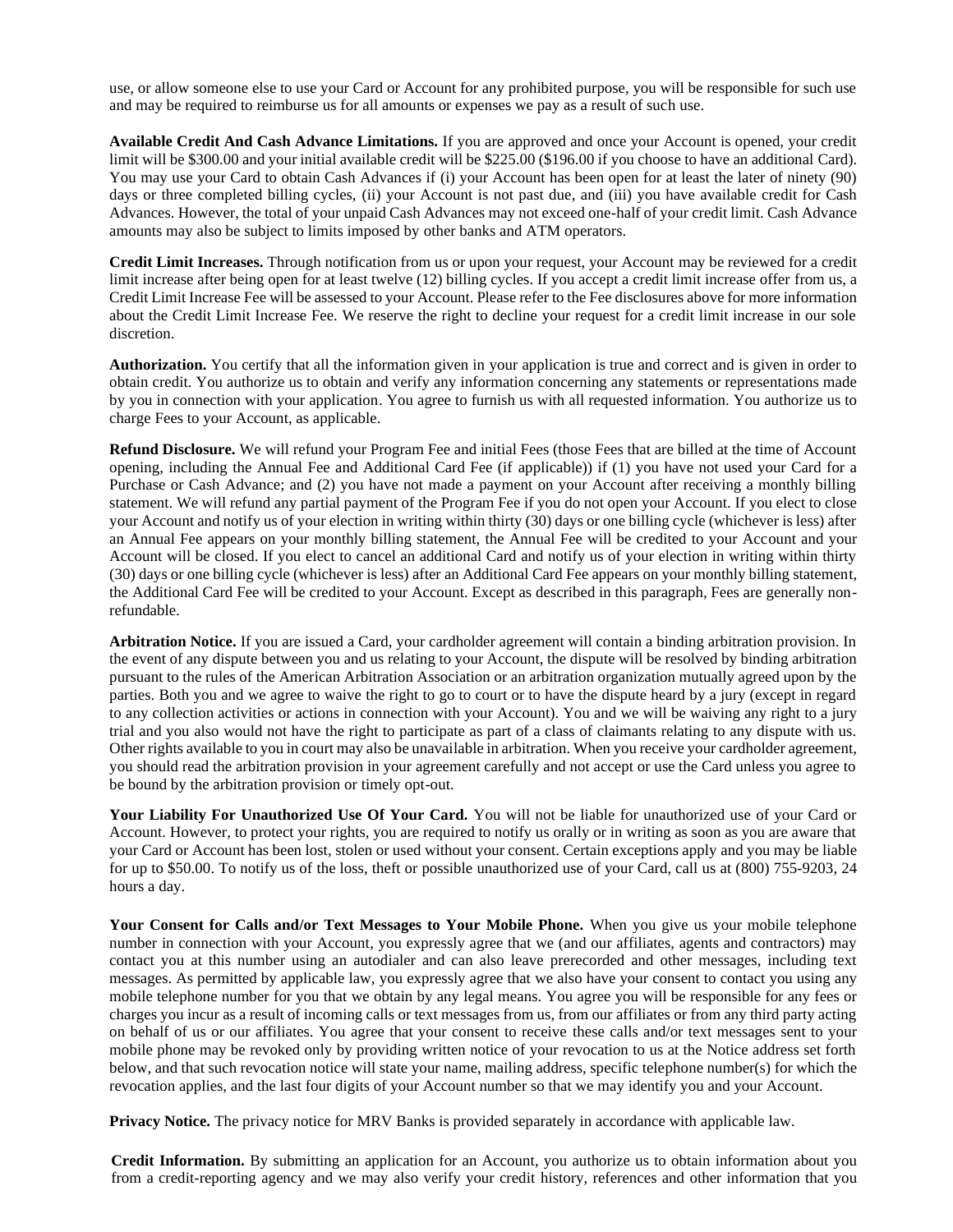provide to us, including verification through third parties. We may obtain updated or additional information about you, including consumer reports, for any legitimate purpose including, but not limited to, the extension of credit to you or the review or collection of your Account. If you request, you will be informed whether any consumer report was requested and if a report was requested, the name and address of the consumer reporting agency furnishing the report. We may provide information about you and your Account to credit reporting agencies and others as provided in our privacy notice. Information we provide might appear on your and your Authorized Users' credit reports. This could include negative information if you do not comply with the terms of your cardholder agreement or this disclosure.

### **Important Information About Procedures for Opening a New Account**

To help the government fight the funding of terrorism and money laundering activities, Federal law requires all financial institutions to obtain, verify and record information that identifies each person who opens an account.

*What this means for you*: When you open an account, we will ask for your name, address, date of birth and other information that will allow us to identify you. We may also ask to see your driver's license or other identifying documents.

## **YOUR BILLING RIGHTS**

## KEEP THIS NOTICE FOR FUTURE USE

This notice tells you about your rights and our responsibilities under the Fair Credit Billing Act.

## **What To Do If You Find A Mistake On Your Monthly Billing Statement**

If you think there is an error on your monthly billing statement, write to us at the address listed below. In your letter, give us the following information:

- *Account information:* Your name and Account number.
- *Dollar amount:* The dollar amount of the suspected error.
- *Description of problem:* If you think there is an error on your bill, describe what you believe is wrong and why you believe it is a mistake.

You must contact us:

- Within 60 days after the error first appeared on your monthly billing statement
- At least 3 business days before an automated payment is scheduled, if you want to stop payment on the amount you think is wrong.

You must notify us of any potential errors *in writing*. You may call us, but if you do we are not required to investigate any potential errors and you may have to pay the amount in question.

### **What Will Happen After We Receive Your Letter**

When we receive your letter, we must do two things:

- 1. Within 30 days of receiving your letter, we must tell you that we received your letter. We will also tell you if we have already corrected the error.
- 2. Within 90 days of receiving your letter, we must either correct the error or explain to you why we believe the bill is correct.

While we investigate whether or not there has been an error:

- We cannot try to collect the amount in question, or report you as delinquent on that amount.
- The charge in question may remain on your billing statement, and we may continue to charge you interest on that amount.
- While you do not have to pay the amount in question, you are responsible for the remainder of your balance.
- We can apply any unpaid amount against your credit limit.

After we finish our investigation, one of two things will happen:

• *If we made a mistake:* You will not have to pay the amount in question or any interest or other fees related to that amount.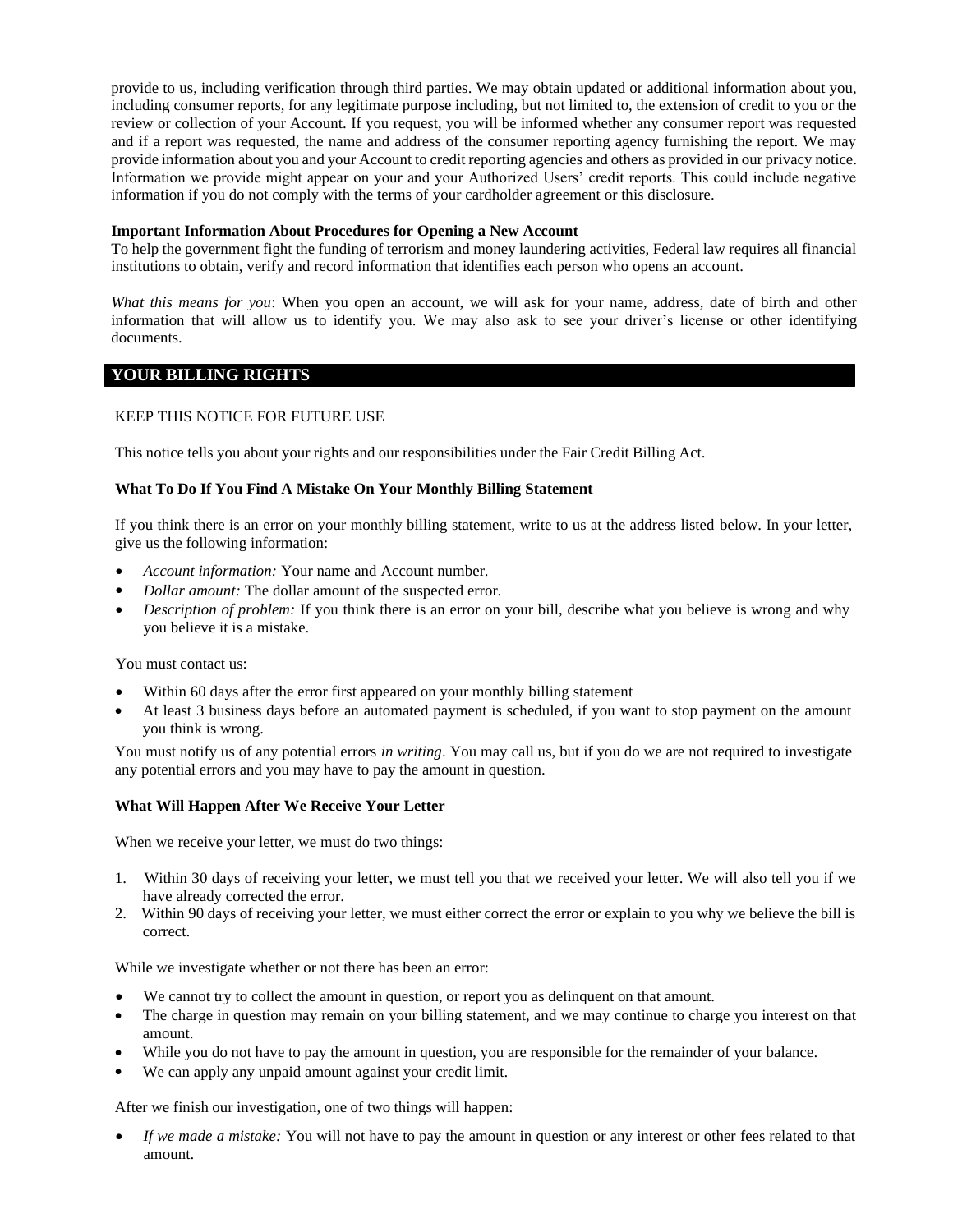• *If we do not believe there was a mistake:* You will have to pay the amount in question, along with applicable Interest Charges and Fees. We will send you a statement of the amount you owe and the date payment is due. We may then report you as delinquent if you do not pay the amount we think you owe.

If you receive our explanation but still believe your bill is wrong, you must write to us within *10 days* telling us that you still refuse to pay. If you do so, we cannot report you as delinquent without also reporting that you are questioning your bill. We must tell you the name of anyone to whom we reported you as delinquent, and we must let those organizations know when the matter has been settled between us. If we do not follow all of the rules above, you do not have to pay the first \$50.00 of the amount you question even if your bill is correct.

# **Your Rights If You Are Dissatisfied With Your Credit Card Purchases**

If you are dissatisfied with the goods or services that you have purchased with your credit card, and you have tried in good faith to correct the problem with the merchant, you may have the right not to pay the remaining amount due on the purchase. To use this right, all of the following must be true:

- 1. The purchase must have been made in your home state or within 100 miles of your current mailing address, and the purchase price must have been more than \$50.00. (NOTE: Neither of these are necessary if your purchase was based on an advertisement we mailed to you, or if we own the company that sold you the goods or services.)
- 2. You must have used your Card for the Purchase. Purchases made with Cash Advances from an ATM or with a check that accesses your Account do not qualify.
- 3. You must not yet have fully paid for the Purchase.

If all of the criteria above are met and you are still dissatisfied with the purchase, contact us in writing at:

MRV Banks PO Box 85800 Sioux Falls, SD 57118

While we investigate, the same rules apply to the disputed amount as discussed above. After we finish our investigation, we will tell you our decision. At that point, if we think you owe an amount and you do not pay, we may report you as delinquent.

## **State Disclosures**

**California Residents:** A married applicant may apply for a separate Account. After credit approval, each applicant shall have the right to use the Account up to the limit of the Account.

**California and Utah Residents:** As required by law, you are hereby notified that a negative credit reporting reflecting on your credit record may be submitted to a Consumer Reporting Agency if you fail to fulfill the terms of your credit obligations.

**Delaware Residents:** Service charges not in excess of those permitted by law will be charged on the outstanding balances from month to month.

**Vermont Residents:** We may obtain a consumer report for any legitimate purpose in connection with your Account or your application, including but not limited to reviewing, modifying, renewing and collecting on your Account. Upon your request, we will inform you of the names and addresses of any Consumer Reporting Agencies that have furnished the reports.

**Ohio Residents:** The Ohio laws against discrimination require that all creditors make credit equally available to all creditworthy customers, and that Consumer Reporting Agencies maintain separate credit histories on each individual upon request. The Ohio Civil Rights Commission administers compliance with this law.

**New York and Wisconsin Residents:** This program is not currently available in New York or Wisconsin.

# **Washington DC Residents:**

**You have the right to request all of the following concerning your debt:**

- **1) Documentation of the name of the original creditor as well as the name of the current creditor or owner of your debt;**
- **2) Your last account number with the original creditor;**